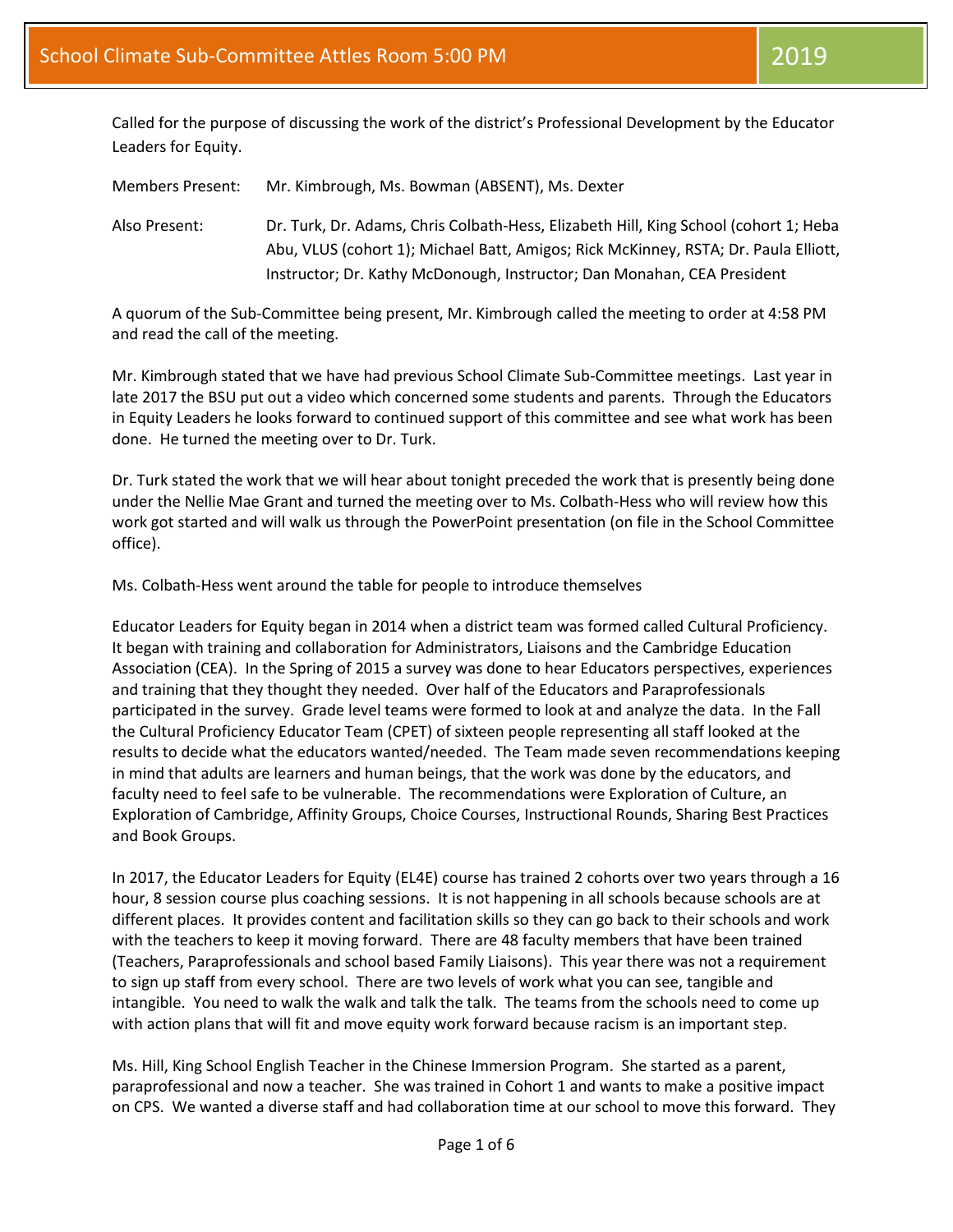had five two-hour after school meetings to share professional development. She spoke about how they implemented it at their school. They reviewed micro-aggression in the classroom and the district. They used the Southern Poverty Law continuum for how to put areas into practice. The staff feels the work is important but some staff found the work upsetting especially the White staff members but did appreciate it and the learning process. She has taken additional cultural classes and shifted some of her long held understanding and thinks it is crucial for teachers to do the course.

Ms. Colbath-Hess added there are different perspectives at different schools.

Ms. Abu stated her school had eight hours of professional development and a checklist of goals they needed to achieve. How we identity as educators. We had rigid conversations where everyone shared their own experiences, thinking and thoughts on racism and micro-aggressions; Equity lens talks about LGBTQ work and teacher action for things that can happen in the classroom; and Student perspective about their understanding. We are creating small groups where we talk about action, intervention and impact so we can understand, think, act and show the kids that we care about them. We are hoping to invite more teachers of color because it is being taught now by her and two White teachers.

Ms. Colbath-Hess said there is Equity Matters work being done at the high school. Ed and Dacia were part of Cohort 1 last year. How can we get teachers to have these conversations with each other and learn from each other? It was one of the experiences that helped guide Mr. McKinney to this work.

Mr. McKinney, RSTA Culinary Arts Program Chef, has been with the district for fifteen years and spends a lot of time with his students. During the  $1<sup>st</sup>$  year they are together for 90 minute blocks five days a week, the second year he has them for two blocks and it gives us a lot of opportunities to learn about each other and develop pretty close relationships. Students were talking to me about a lot of inequity things. I took courses all summer and one at Framingham State. Cohort 2 is still in the planning stages and developing where we are going with this. A month ago I learned that I could never be a Cantabrigian. There are only five parts of Cambridge that are real Cantabrigians. Dr. Turk interjected only If you were born at the Cahilll or Mt. Auburn Hospital. Mr. McKinney continued, I run the Falcons Nest restaurant and interact with a lot of different people. We have been discussing professional development for next year and making interactive equity handbooks for anyone at the school. It is important for us to understand bias, culture and micro-aggressions.

Ms. Colbath-Hess remarked that Mr. Batt has done this work for a while and in 2015 helped create the content for this course, however, Dr. McDonough and Dr. Elliott have flushed it out a bit.

Mr. Batt explained that his school is a lot smaller. I have been looking at learning how to better educate our kids and trying to empower them. A couple of years ago my Smart Goal looked at how IEP's are written and I did a Student Empowerment Survey for  $8<sup>th</sup>$  grade kids to find out if they needed more information and if they rely on what they learned in  $7<sup>th</sup>$  grade about race, identity and gender. It will serve as a student centered measure by embracing their core values and indispensable attributes of their success and they have agency in their own education. He gave examples of questions on the survey, what does Micro-aggression mean to you? How do you feel validated in this school and in this society? The last three questions are a learning partnership question. How do you feel about a learning collaborative with teachers? Is it a facilitative relationship? Last year a survey of students was done answering questions and was very powerful to hear actual kids voices.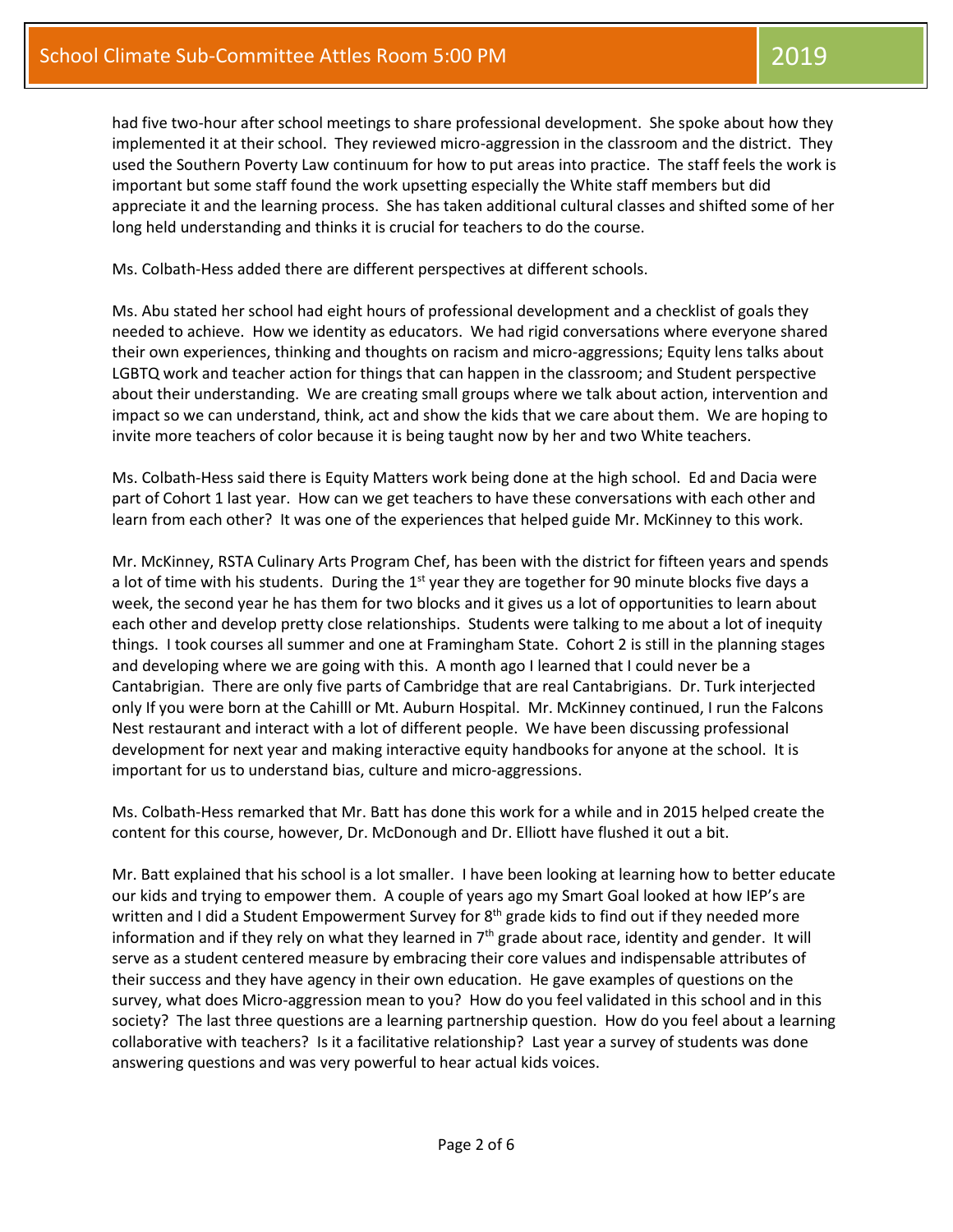Ms. Colbath-Hess elaborated as a result of this course, we now have all the resources used in the course and access to the exercises so they can bring them back to their schools, highlight student voice so we are all talking the same language and aimed at breaking down the walls that our system has created. We haven't' had these conversations that we are having now. It prepares people to engage on deeper levels. Some schools that are not represented here have taken the whole concept of equity and married it with Loretta Hammond's work and added it to ILT planning.

The internal work is where you look at yourself and your responses and decide if I'm better at being uncomfortable, having patience, understanding, and helping others open up. We practiced having cross cohort hard conversations, the impact has been eye opening and needed. What's next? Building a district wide team of educators to take the leadership and help guide this work move forward so they can share, coordinate and connect content district wide and to survey and monitor progress. We are extending learning to our district and school based coaches to strengthen their tool kit.

Mr. Kimbrough thanked everyone, it's not easy work. We all need to have safe spaces to have these conversations. I was hoping to hear from the facilitators.

Dr. McDonough stated It has been an honor to be involved with this in Cambridge. The foundation work about what the conflicts should be is complex. Our charge is to create critically conscious educators in a society, how we are lead to believe and act. Work has to be internalized. Content and facilitation can't be done if you don't know that. We always focus on the power of relationships across groups to be able to do this work.

Dr. Elliott added we're trying to teach the content and have people practice it. Another aspect of the framing of the course for teachers and the broader community is understanding the oppression on a functional level, ignorance, or ill-will. Our society will prioritize the individual around race and racism, it is the structural assumption of privileges of certain groups over other groups. Getting forward motion is an important challenge in the foundation because it bumps up against the norms. It's about the larger society. For many people coming into this work to be able to navigate the individual interpretation of racism based on gender identity that's never going to be the norm. The challenge is really essential to lay the foundation to be able to move forward in the schools with this. Last year we got statements from people that were going to take the class and saw the broad view of everyone. People recognize themselves as new and the ones that had some experiences as being more sophisticated, the structure becomes a touchstone. We have come to have a real regard for the people that have participated.

Ms. Dexter thanked everyone, she is grateful for them doing this work. Is there a bibliography people can access online? Regarding structural systematic racism, what kind of structures are emerging around the experiences kids are having?

Mr. Batt said in the course we spoke about White fragility, walk the walk and experience these difficult conversations and implicit bias has been helpful for teachers to understand that it is very impactful for working with kids.

Ms. Abu emphasized we tried to share models of stereo types, micro-aggression and real life situations and think about kids in similar situations.

Mr. Batt stated as a society we are very defensive, no matter how difficult, it is important to push the envelope.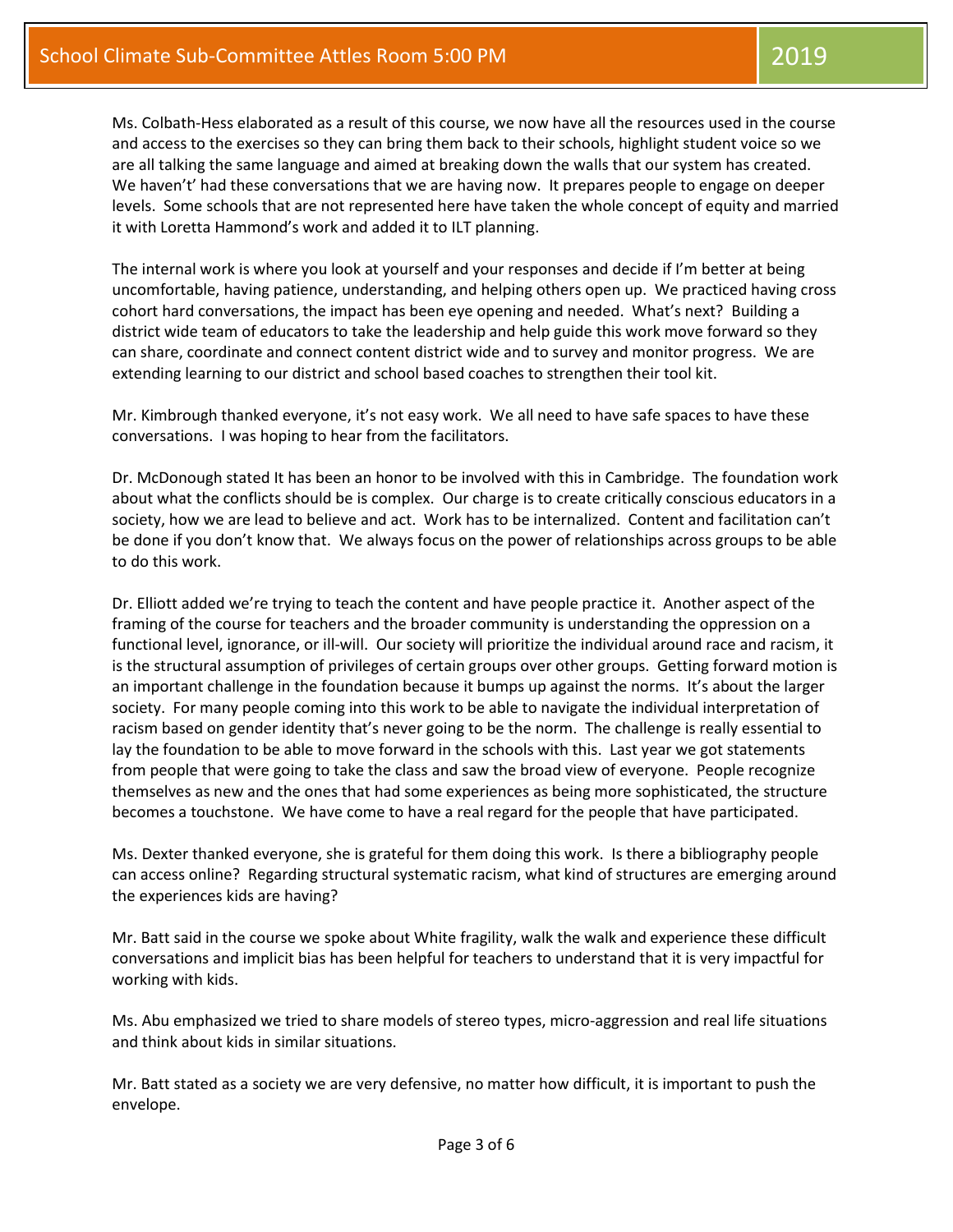Ms. Colbath-Hess added some of the structure is White people expect people of color to do the work. Some come in and have never engaged in this work before and it can be uncomfortable. It is hard to see people cry. We have been able to do the work together and members of the group have taken it to heart.

Ms. Liss joined the meeting at 5:55 PM.

Ms. Colbath-Hess continued people think this is backwards because we are not talking about students. We have to practice having difficult conversations and own where we are to be able to hear what kids are saying to us in a non-defensive way.

Dr. McDonough added one of the greatest challenges is going back to participants thinking about themselves as good white people, we get stuck but we teach how to get unstuck and their colleagues work to go through it together.

Ms. Abu stated our data shows kids are not happy at our school. We try to make our work more relevant.

Dr. Elliott added in Cambridge in terms of multi-ethnic, multi-linguistic, multi-cultural diversity is held up as something to be proud of and at the same time people see those as contradictions. For teachers of color it can be harder to name because of the reputation of the city/school. There has to be honest recognition of standards of professional growth.

Mr. Kimbrough asked Ms. Colbath-Hess why all schools are not involved with this professional development, is it a structural or a personnel challenge. It seems the educators are learning.

Ms. Colbath-Hess replied she does not mean to indicate that it is not happening at all schools. There are many schools doing this work at different levels. Some schools that had done equity work feels like it is double doing the work. At some schools there was not staff availability so not everyone has a full team trained, it is just circumstances that have impacted it.

Dr. Turk agrees there is some level of work happening at every school but people are at different places and looks very different. We requested this year that every SIP Plan include equity access.

Dr. Adams said the students at CRLS have led the work. Having people hear about what others are dong will be really powerful. A lot of schools are using the Hammond text with ILT this year and plan to use it for two years to dig deeper so they don't rush through it, this is not just another initiative.

Mr. Kimbrough asked what is the smart goal for this work? If I am a teacher that has gone through this program what am I supposed to be able to do around interactions with a colleague or student? How do we measure if it is working? What is the data? We want to continually work toward anti-racism. Cambridge is no different than any other system. The educator work should be trickling down to students and see outcomes if racism is one of the things we can see that is impacting the academic results of students.

Ms. Colbath-Hess responded how do you measure someone's internal system especially if you think I am not a good person is a tricky line. I am raising that with the people we are working with. One of the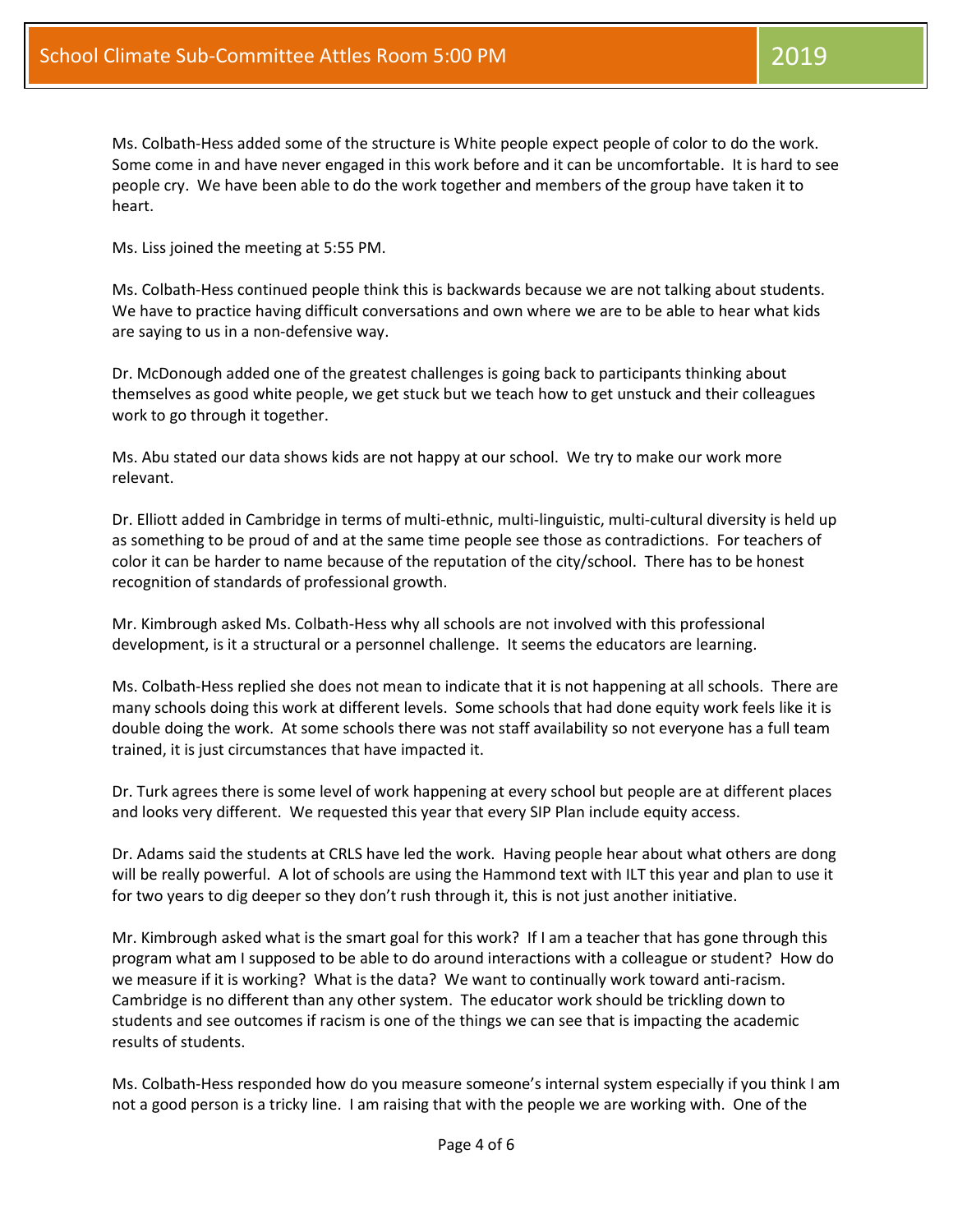people that went to Cohort 1 is not doing her action plan but every time she is having a conversation with a special educator and hear something she can say hey did you realize......That's the shift.

Dr. Turk added we are not at a place to have a smart goal for the district. SIP goals have to do with the work that is happening with the adults but has not trickled down to the students. By the end of whatever they are working on they can see stereotypes that they have felt and cultural competence. The Cultural competency contingency is where they look at themselves and move from group to group so they have a better sense of themselves. The conversations they are having about students begins to look different between teachers, students and caregivers.

Ms. Dexter wants all adults of color to be comfortable and hiring more teachers of color is needed to move forward.

Mr. Batt has four student advocacy groups at his school. We are moving in the right direction with civics and social justice based courses.

Ms. Abu stated when teachers have high expectations for students of color, they do better. We have a Black student group and they share their experiences with everyone. We are doing some experiments to bring courageous conversations about different interactions so they feel safe enough to engage in those conversations.

Ms. Hill added one of the challenges is to have a smart goal for everyone to do good in math. Cambridge has silo programs but can work toward making it a valid structural smart goal. Are you working on gender orientation, it is structural? Not how this work is moving all of us forward. What steps did you take as a community and how many staff are involved in the building? Choice courses are not total training. We should look at smaller measurements. Right now this work is with teachers but the system does not run only on teachers; it is our support staff, custodial staff and kitchen staff.

Mr. Kimbrough appreciates your sentiment and the strategic outcomes the system has set. Having shorter increments and goals along the way feels like an important piece. There are micro-aggressions that are taking place in our schools. He wants to be able to say this is what Cambridge is doing in professional development and what we expect our schools to be doing. What can parents expect from our schools while recognizing that some families don't have an understanding of this. As a parent we want to believe we are making progress with measurable outcomes.

Dr. Turk added this reminded me of what some of the CRLS students said regarding the micro aggression steps. They asked how are we going to know if this is working? How will we know and what is the evidence? Are there clear guidelines for reporting micro-aggressions? Is it talked about at Community Meeting and New Teacher Orientation?

Dr. McDonough remarked how to measure individual growth is challenging because faculty of color leave the district and we don't get valid data of why they leave because they don't want to say why. I don't know how Cambridge as a district works but what about school outcomes, what is an area that is problematic?

Dr. Elliott asked what does it look, sound and feel like and not use any formal language. And believe that the teacher really wants to extend themselves. We don't need more confidence training what we